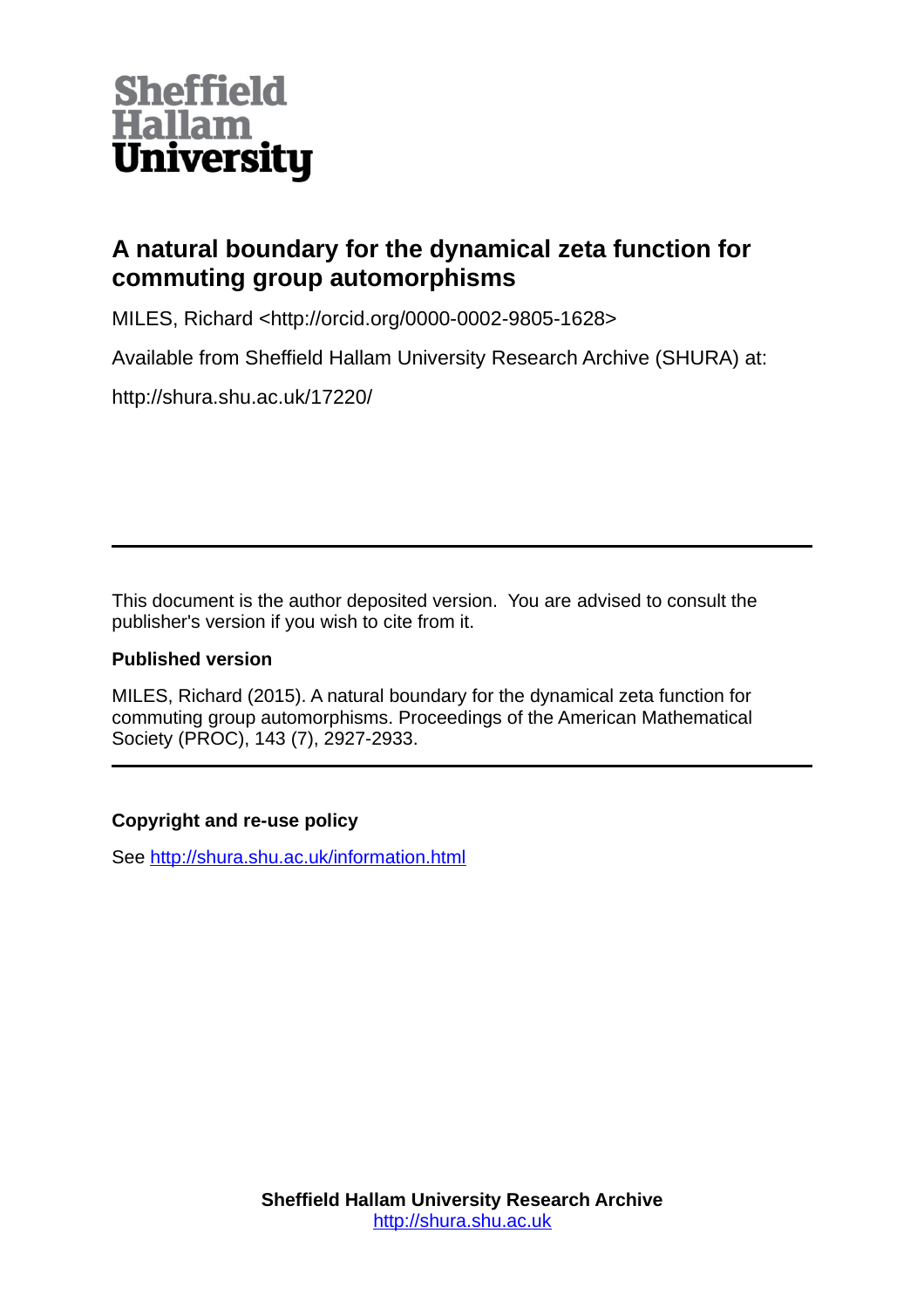## A NATURAL BOUNDARY FOR THE DYNAMICAL ZETA FUNCTION FOR COMMUTING GROUP AUTOMORPHISMS

#### RICHARD MILES

ABSTRACT. For an action  $\alpha$  of  $\mathbb{Z}^d$  by homeomorphisms of a compact metric space, D. Lind introduced a dynamical zeta function and conjectured that this function has a natural boundary when  $d \geq 2$ . In this note, under the assumption that  $\alpha$  is a mixing action by continuous automorphisms of a compact connected abelian group of finite topological dimension, it is shown that the upper growth rate of periodic points is zero and that the unit circle is a natural boundary for the dynamical zeta function.

### 1. INTRODUCTION

Since the definitive work of Artin and Mazur [1], the dynamical zeta function  $\zeta_T$  of a single transformation T has been studied extensively in various contexts. For example, if  $T$  is a smooth map with sufficiently uniform hyperbolic behaviour, Manning [10] shows that  $\zeta_T$  is rational. In contrast, Everest, Stangoe and Ward [7] give a simple example of a compact group automorphism T for which  $\zeta_T$  has a natural boundary at the circle of convergence. For an ergodic automorphism  $T$  of a compact connected abelian group of finite topological dimension, there is strong evidence [2] to suggest that  $\zeta_T$  is either rational or admits a natural boundary.

For a  $\mathbb{Z}^d$ -action  $\alpha$  generated by d commuting homeomorphisms of a compact metric space  $X$ , a dynamical zeta function was introduced by Lind [9]. For  $\mathbf{n} \in \mathbb{Z}^d$ , let  $\alpha^{\mathbf{n}}$  denote the element of the action corresponding to **n**. Denote the set of finite index subgroups of  $\mathbb{Z}^d$  by  $\mathcal{L}$ . For any  $L \in \mathcal{L}$ , let  $[L] = \left| \mathbb{Z}^d / L \right|$  and let  $F(L)$  denote the cardinality of the set of points  $x \in X$ for which  $\alpha^n(x) = x$  for all  $n \in L$ . The *dynamical zeta function* of  $\alpha$  is defined formally as

$$
\zeta_{\alpha}(z) = \exp\left(\sum_{L \in \mathcal{L}} \frac{F(L)}{[L]} z^{[L]}\right).
$$

If  $d = 1, \mathcal{L} = \{n\mathbb{Z} : n \geq 1\}$  and the definition of  $\zeta_{\alpha}$  agrees with the one given by Artin and Mazur for a single transformation. Lind studies several key

Date: January 9, 2014.

<sup>2010</sup> Mathematics Subject Classification. 37A45,37B05,37C25,37C30,37C85,22D40.

I would like to thank Pietro Corvaja and Umberto Zannier for their useful comments.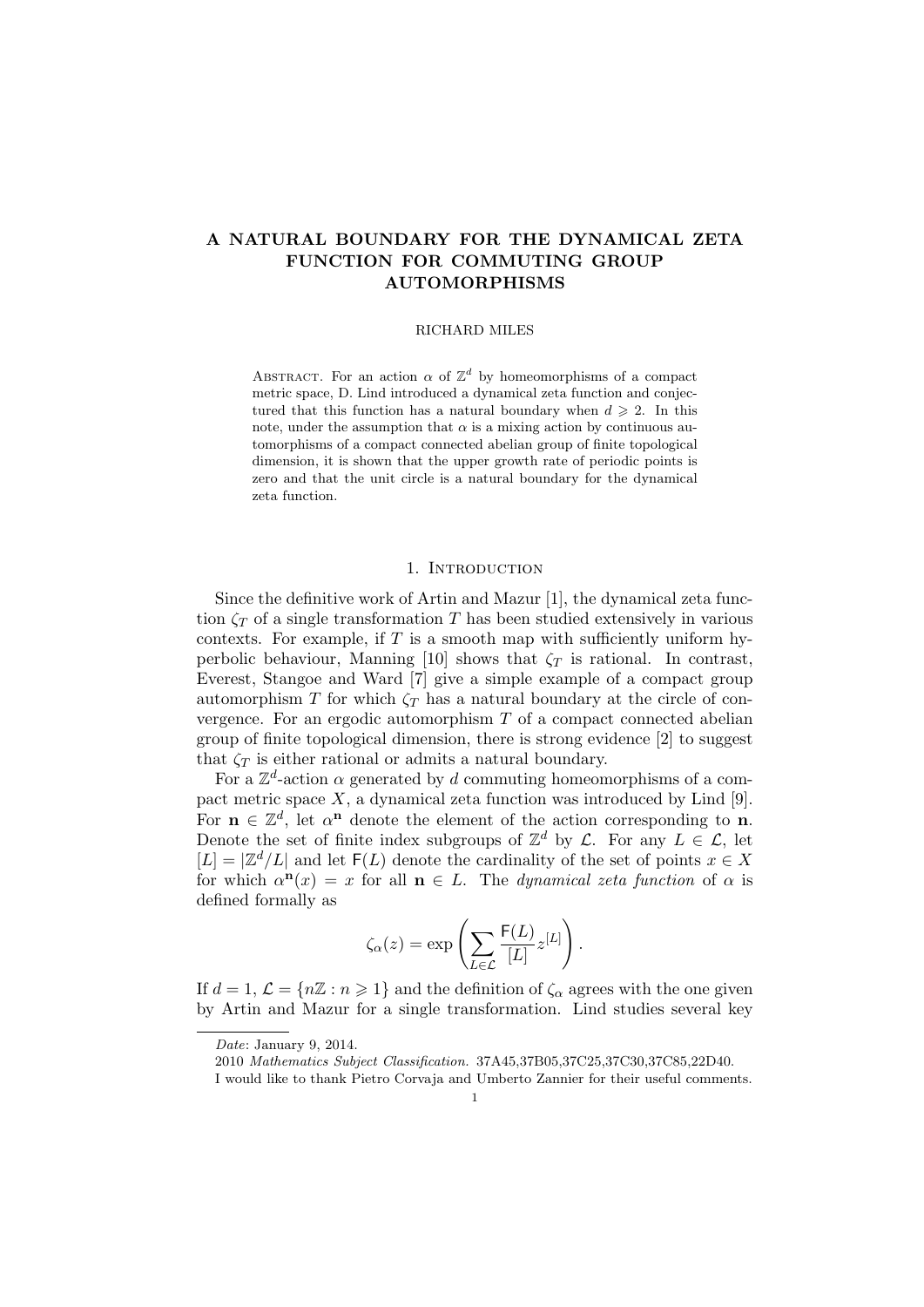### 2 RICHARD MILES

examples and, assuming that  $F(L)$  is finite for all  $L \in \mathcal{L}$ , shows [9, Th. 5.3] that  $\zeta_{\alpha}$  has radius of convergence  $e^{-\mathsf{g}(\alpha)}$ , where  $\mathsf{g}(\alpha)$  is the upper growth rate of periodic points, given by

$$
\mathsf{g}(\alpha) = \limsup_{[L] \to \infty} \frac{1}{[L]} \log \mathsf{F}(L).
$$

It is important to note that the upper growth rate of periodic points  $g(\alpha)$ need not coincide with the growth rate of periodic points obtained by replacing  $[L] \to \infty$  with  $\min\{||\mathbf{n}|| : \mathbf{n} \in L \setminus \{\mathbf{0}\}\} \to \infty$  in the definition above. In many natural situations, the latter limit  $h(\alpha)$  coincides with the topological entropy of the system [8, Sec. 7]. In general,  $0 \le h(\alpha) \le g(\alpha)$ , and Lind gives an example [9, Ex. 6.2(a)] with  $h(\alpha) = \log 3$  and  $g(\alpha) = \log 4$ . Furthermore, Lind conjectures [9, Sec. 7] that for a  $\mathbb{Z}^d$ -action with  $d \geq 2$ , the circle  $|z| = e^{-h(\alpha)}$  is a natural boundary for  $\zeta_{\alpha}$  and that  $\zeta_{\alpha}$  is meromorphic inside this circle. The main result of this note is the following.

**Theorem 1.1.** Suppose  $X$  is a compact connected abelian group of finite topological dimension and  $\alpha$  is a mixing  $\mathbb{Z}^d$ -action by continuous automorphisms of X. If  $d \geq 2$ , then  $g(\alpha) = 0$  and the unit circle is a natural boundary for  $\zeta_{\alpha}$ .

This confirms Lind's conjecture in a setting which includes, for example, the well-known  $\mathbb{Z}^2$ -action generated by multiplication by 2 and by 3 on the solenoid dual to  $\mathbb{Z}[\frac{1}{6}]$  $\frac{1}{6}$ , any mixing action generated by finitely many commuting toral automorphisms, and all of the mixing entropy rank one actions on connected groups considered in [6]. In addition, and somewhat surprisingly, Theorem 1.1 also shows that  $g(\alpha) = 0$  in our setting. This result is obtained via an upper estimate for  $F(L)$  obtained using techniques from [12] and a theorem of Corvaja and Zannier [5] concerning bounds on quantities related to greatest common divisors for rings of S-integers. Hence, we obtain the stronger result that the circle of convergence for  $\zeta_{\alpha}$  is actually a natural boundary for the function. The other main ingredient in the proof of Theorem 1.1 is the fundamental theorem of Pólya and Carlson which states that a power series with integer coefficients and radius of convergence 1 is either rational or has the unit circle as a natural boundary (see [3], [14] and [16]). Before turning to the proof of the main result, we consider a familiar example.

#### 2. PERIODIC POINT COUNTS FOR THE  $\times$ 2  $\times$  3 EXAMPLE

Since any abelian group is a  $\mathbb{Z}$ -module, the maps  $x \mapsto 2x$  and  $x \mapsto 3x$  are homomorphisms of the torus  $\mathbb T$ . The most natural compact abelian group X for which both these maps are automorphisms, and for which there is a projection  $X \to \mathbb{T}$  that commutes with both the maps, is the Pontryagin dual of  $\mathbb{Z}[\frac{1}{6}]$  $\frac{1}{6}$ . Hence, the two maps generate a  $\mathbb{Z}^2$ -action on this one-dimensional solenoid.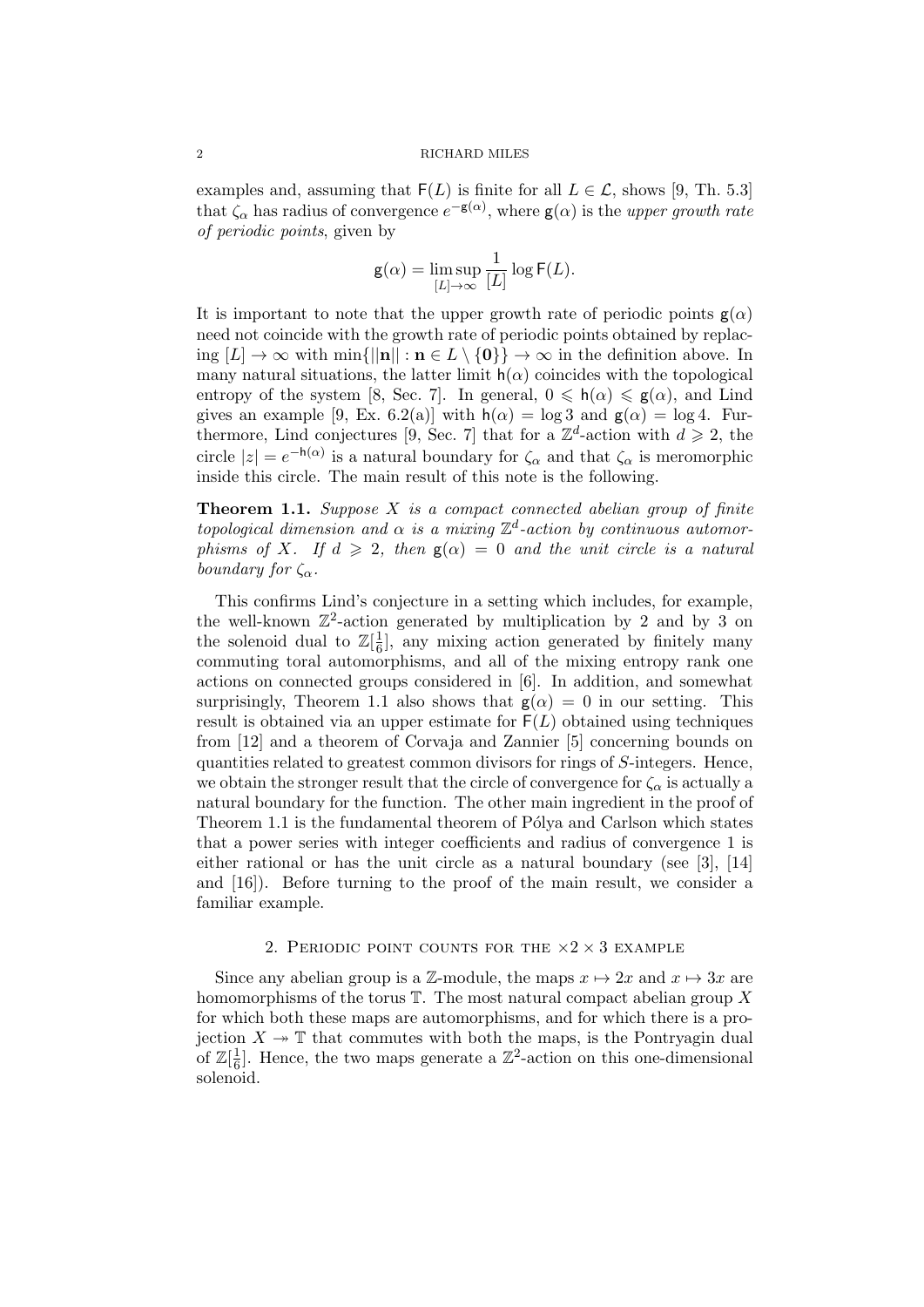| A NATURAL BOUNDARY FOR THE DYNAMICAL ZETA FUNCTION |  |
|----------------------------------------------------|--|
|----------------------------------------------------|--|

| $\boldsymbol{a}$ | $\boldsymbol{b}$ | $\overline{c}$ | $\mathsf{F}_{\underline{a},\underline{b},\underline{c}}$ | $\boldsymbol{a}$ | $\boldsymbol{b}$ | $\overline{c}$ | $F_{a,\underline{b},\underline{c}}$ | $\boldsymbol{a}$ | $\boldsymbol{b}$ | $\overline{c}$ | $\mathsf{F}_{\underline{a},\underline{b},\underline{c}}$ | $\boldsymbol{a}$ | $\boldsymbol{b}$ | $\overline{c}$ | ${\sf F}_{\underline{a},\underline{b},\underline{c}}$ |
|------------------|------------------|----------------|----------------------------------------------------------|------------------|------------------|----------------|-------------------------------------|------------------|------------------|----------------|----------------------------------------------------------|------------------|------------------|----------------|-------------------------------------------------------|
| $\mathbf{1}$     | $\boldsymbol{0}$ | $\mathbf{1}$   | 1                                                        | $\overline{6}$   | $\overline{5}$   | $\overline{1}$ | 1                                   | $\overline{9}$   | 4                | $\overline{1}$ | 1                                                        | 11               | $\overline{8}$   | $\overline{1}$ | 1                                                     |
| 1                | $\overline{0}$   | $\overline{2}$ | $\mathbf{1}$                                             | $\mathbf{1}$     | $\overline{0}$   | $\overline{7}$ | $\mathbf{1}$                        | 9                | 5                | $\mathbf{1}$   | $\mathbf{1}$                                             | 11               | 9                | $\mathbf{1}$   | $\mathbf 1$                                           |
| $\overline{2}$   | $\overline{0}$   | $\mathbf 1$    | $\mathbf{1}$                                             | $\overline{7}$   | $\boldsymbol{0}$ | $\mathbf{1}$   | $\mathbf{1}$                        | 9                | 6                | $\mathbf{1}$   | $\mathbf{1}$                                             | 11               | 10               | $\mathbf 1$    | $\mathbf{1}$                                          |
| $\overline{2}$   | $\mathbf{1}$     | $\mathbf 1$    | $\mathbf{1}$                                             | 7                | $\mathbf{1}$     | $\mathbf{1}$   | $\mathbf{1}$                        | 9                | $\overline{7}$   | $\mathbf{1}$   | $\mathbf{1}$                                             | $\mathbf{1}$     | $\overline{0}$   | 12             | $\mathbf{1}$                                          |
| $\mathbf 1$      | $\overline{0}$   | 3              | $\mathbf{1}$                                             | 7                | $\overline{2}$   | $\mathbf{1}$   | $\mathbf{1}$                        | 9                | 8                | $\mathbf{1}$   | $\mathbf{1}$                                             | $\overline{2}$   | $\boldsymbol{0}$ | $\overline{6}$ | $\mathbf{1}$                                          |
| 3                | $\overline{0}$   | $\mathbf 1$    | $\mathbf{1}$                                             | 7                | 3                | $\mathbf{1}$   | $\mathbf{1}$                        | $\mathbf 1$      | $\theta$         | 10             | $\mathbf{1}$                                             | $\overline{2}$   | $\mathbf{1}$     | 6              | $\mathbf{1}$                                          |
| 3                | $\mathbf{1}$     | $\mathbf 1$    | $\mathbf{1}$                                             | 7                | $\overline{4}$   | $\mathbf{1}$   | $\mathbf{1}$                        | $\overline{2}$   | $\overline{0}$   | $\overline{5}$ | $\mathbf{1}$                                             | 3                | $\overline{0}$   | 4              | $\mathbf{1}$                                          |
| 3                | $\overline{2}$   | $\mathbf{1}$   | $\mathbf{1}$                                             | 7                | $\overline{5}$   | $\mathbf{1}$   | $\mathbf{1}$                        | $\overline{2}$   | $\mathbf{1}$     | $\overline{5}$ | $\mathbf{1}$                                             | 3                | $\mathbf{1}$     | $\overline{4}$ | $\overline{7}$                                        |
| 1                | $\overline{0}$   | 4              | $\mathbf{1}$                                             | 7                | 6                | $\mathbf{1}$   | $\mathbf{1}$                        | $\overline{5}$   | $\overline{0}$   | $\overline{2}$ | $\mathbf{1}$                                             | 3                | $\overline{2}$   | $\overline{4}$ | $\mathbf{1}$                                          |
| $\overline{2}$   | $\overline{0}$   | $\overline{2}$ | $\mathbf{1}$                                             | $\mathbf{1}$     | $\overline{0}$   | 8              | $\mathbf{1}$                        | 5                | 1                | $\overline{2}$ | $\mathbf{1}$                                             | 4                | $\overline{0}$   | 3              | $\mathbf{1}$                                          |
| $\overline{2}$   | $\mathbf{1}$     | $\overline{2}$ | $\mathbf{1}$                                             | $\overline{2}$   | $\overline{0}$   | 4              | $\mathbf{1}$                        | $\overline{5}$   | $\overline{2}$   | $\overline{2}$ | $\mathbf{1}$                                             | 4                | $\mathbf{1}$     | 3              | $\mathbf{1}$                                          |
| $\overline{4}$   | $\overline{0}$   | 1              | $\mathbf{1}$                                             | $\overline{2}$   | 1                | $\overline{4}$ | $\mathbf{1}$                        | $\overline{5}$   | 3                | $\overline{2}$ | $\mathbf{1}$                                             | $\overline{4}$   | $\overline{2}$   | 3              | $\mathbf{1}$                                          |
| 4                | $\mathbf{1}$     | $\mathbf{1}$   | $\overline{5}$                                           | $\overline{4}$   | $\overline{0}$   | $\overline{2}$ | $\mathbf{1}$                        | $\overline{5}$   | 4                | $\overline{2}$ | $\mathbf{1}$                                             | $\overline{4}$   | 3                | 3              | $\overline{5}$                                        |
| 4                | $\overline{2}$   | $\mathbf 1$    | $\mathbf{1}$                                             | 4                | $\mathbf 1$      | $\overline{2}$ | $\mathbf{1}$                        | 10               | $\theta$         | $\mathbf{1}$   | $\mathbf{1}$                                             | 6                | $\theta$         | $\overline{2}$ | $\mathbf{1}$                                          |
| $\overline{4}$   | 3                | $\mathbf{1}$   | $\mathbf{1}$                                             | 4                | $\overline{2}$   | $\overline{2}$ | $\overline{5}$                      | 10               | 1                | $\mathbf{1}$   | $\mathbf{1}$                                             | 6                | $\mathbf{1}$     | $\overline{2}$ | $\mathbf{1}$                                          |
| 1                | $\overline{0}$   | $\overline{5}$ | $\mathbf{1}$                                             | 4                | 3                | $\overline{2}$ | $\mathbf{1}$                        | 10               | $\overline{2}$   | $\mathbf{1}$   | 11                                                       | 6                | $\overline{2}$   | $\overline{2}$ | $\overline{7}$                                        |
| $\overline{5}$   | $\overline{0}$   | $\mathbf{1}$   | $\mathbf{1}$                                             | 8                | $\overline{0}$   | $\mathbf{1}$   | $\mathbf{1}$                        | 10               | 3                | $\mathbf{1}$   | $1\,$                                                    | 6                | 3                | $\overline{2}$ | $\mathbf{1}$                                          |
| $\overline{5}$   | $\mathbf{1}$     | $\mathbf 1$    | $\mathbf{1}$                                             | 8                | 1                | $\mathbf{1}$   | $\overline{5}$                      | 10               | 4                | $\mathbf{1}$   | $\mathbf{1}$                                             | 6                | 4                | $\overline{2}$ | $\mathbf{1}$                                          |
| $\overline{5}$   | $\overline{2}$   | $\mathbf{1}$   | $\mathbf{1}$                                             | 8                | $\overline{2}$   | $\mathbf{1}$   | $\mathbf{1}$                        | 10               | 5                | $\mathbf{1}$   | $\mathbf{1}$                                             | 6                | $\overline{5}$   | $\overline{2}$ | $\overline{7}$                                        |
| $\overline{5}$   | 3                | $\mathbf 1$    | $\mathbf{1}$                                             | 8                | 3                | $\mathbf{1}$   | $\mathbf{1}$                        | 10               | 6                | $\mathbf{1}$   | $\mathbf{1}$                                             | 12               | $\overline{0}$   | $\mathbf{1}$   | $\mathbf{1}$                                          |
| 5                | 4                | $\mathbf{1}$   | $\mathbf{1}$                                             | 8                | 4                | $\mathbf{1}$   | $\mathbf{1}$                        | 10               | 7                | $\mathbf{1}$   | $\mathbf{1}$                                             | 12               | $\mathbf{1}$     | $\mathbf{1}$   | $\overline{5}$                                        |
| 1                | $\overline{0}$   | 6              | $\mathbf{1}$                                             | 8                | $\overline{5}$   | $\mathbf{1}$   | $\overline{5}$                      | 10               | 8                | $\mathbf{1}$   | $\mathbf{1}$                                             | 12               | $\overline{2}$   | $\mathbf{1}$   | $\mathbf{1}$                                          |
| $\overline{2}$   | $\overline{0}$   | 3              | $\mathbf{1}$                                             | 8                | 6                | $\mathbf{1}$   | $\mathbf{1}$                        | 10               | 9                | $\mathbf{1}$   | $\mathbf{1}$                                             | 12               | 3                | $\mathbf{1}$   | $\mathbf{1}$                                          |
| $\overline{2}$   | $\mathbf{1}$     | 3              | $\mathbf{1}$                                             | 8                | $\overline{7}$   | $\mathbf{1}$   | $\mathbf{1}$                        | $\mathbf{1}$     | $\theta$         | 11             | $\mathbf{1}$                                             | 12               | $\overline{4}$   | $\mathbf{1}$   | $\mathbf{1}$                                          |
| 3                | $\overline{0}$   | $\overline{2}$ | $\mathbf{1}$                                             | 1                | 0                | 9              | $\mathbf{1}$                        | 11               | $\theta$         | $\mathbf{1}$   | $\mathbf{1}$                                             | 12               | 5                | $\mathbf{1}$   | $\overline{5}$                                        |
| 3                | $\mathbf{1}$     | $\overline{2}$ | $\mathbf{1}$                                             | 3                | $\overline{0}$   | 3              | $\mathbf{1}$                        | 11               | 1                | $\mathbf{1}$   | $\mathbf{1}$                                             | 12               | 6                | $\mathbf{1}$   | $\mathbf{1}$                                          |
| 3                | $\overline{2}$   | $\overline{2}$ | $\overline{7}$                                           | 3                | $\mathbf 1$      | 3              | $\mathbf{1}$                        | 11               | $\overline{2}$   | $\mathbf{1}$   | $\mathbf{1}$                                             | 12               | $\overline{7}$   | $\mathbf{1}$   | $\mathbf{1}$                                          |
| 6                | $\overline{0}$   | $\mathbf{1}$   | $\mathbf{1}$                                             | 3                | $\overline{2}$   | 3              | 1                                   | 11               | 3                | $\mathbf{1}$   | 23                                                       | 12               | 8                | $\mathbf{1}$   | 13                                                    |
| 6                | $\mathbf{1}$     | $\mathbf{1}$   | $\mathbf{1}$                                             | 9                | $\boldsymbol{0}$ | $\mathbf{1}$   | $\mathbf{1}$                        | 11               | 4                | $\mathbf{1}$   | $\mathbf{1}$                                             | 12               | 9                | $\mathbf{1}$   | $\overline{5}$                                        |
| 6                | $\overline{2}$   | $\mathbf 1$    | $\mathbf{1}$                                             | 9                | $\mathbf 1$      | $\mathbf{1}$   | $\mathbf{1}$                        | 11               | 5                | $\mathbf{1}$   | $\mathbf{1}$                                             | 12               | 10               | $\mathbf{1}$   | $\mathbf{1}$                                          |
| 6                | 3                | $\mathbf{1}$   | $\mathbf{1}$                                             | 9                | $\overline{2}$   | $\mathbf{1}$   | $\mathbf{1}$                        | 11               | 6                | $\mathbf{1}$   | $\,1$                                                    | 12               | 11               | $\mathbf 1$    | $\mathbf{1}$                                          |
| 6                | $\overline{4}$   | $\mathbf 1$    | 1                                                        | 9                | 3                | $\mathbf{1}$   | $\mathbf{1}$                        | 11               | $\overline{7}$   | $\mathbf{1}$   | $\mathbf{1}$                                             |                  |                  |                |                                                       |

TABLE 1. Periodic point counts  $F_{a,b,c}$  for subgroups parameterized by integers a, b and c for the  $\times 2 \times 3$  example.

The subgroups of index  $n$  in  $\mathbb{Z}^2$  may be parameterized using non-negative integers a, b, c, where  $ac = n, 0 \leq b \leq a - 1$ , and

$$
L = L(a, b, c) = \langle (a, 0), (b, c) \rangle
$$

is the corresponding subgroup of index  $n$  (for a more thorough explanation of this form originally due to Hermite, see the next section). For this example, the number of periodic points for rectangular subgroups (that is, those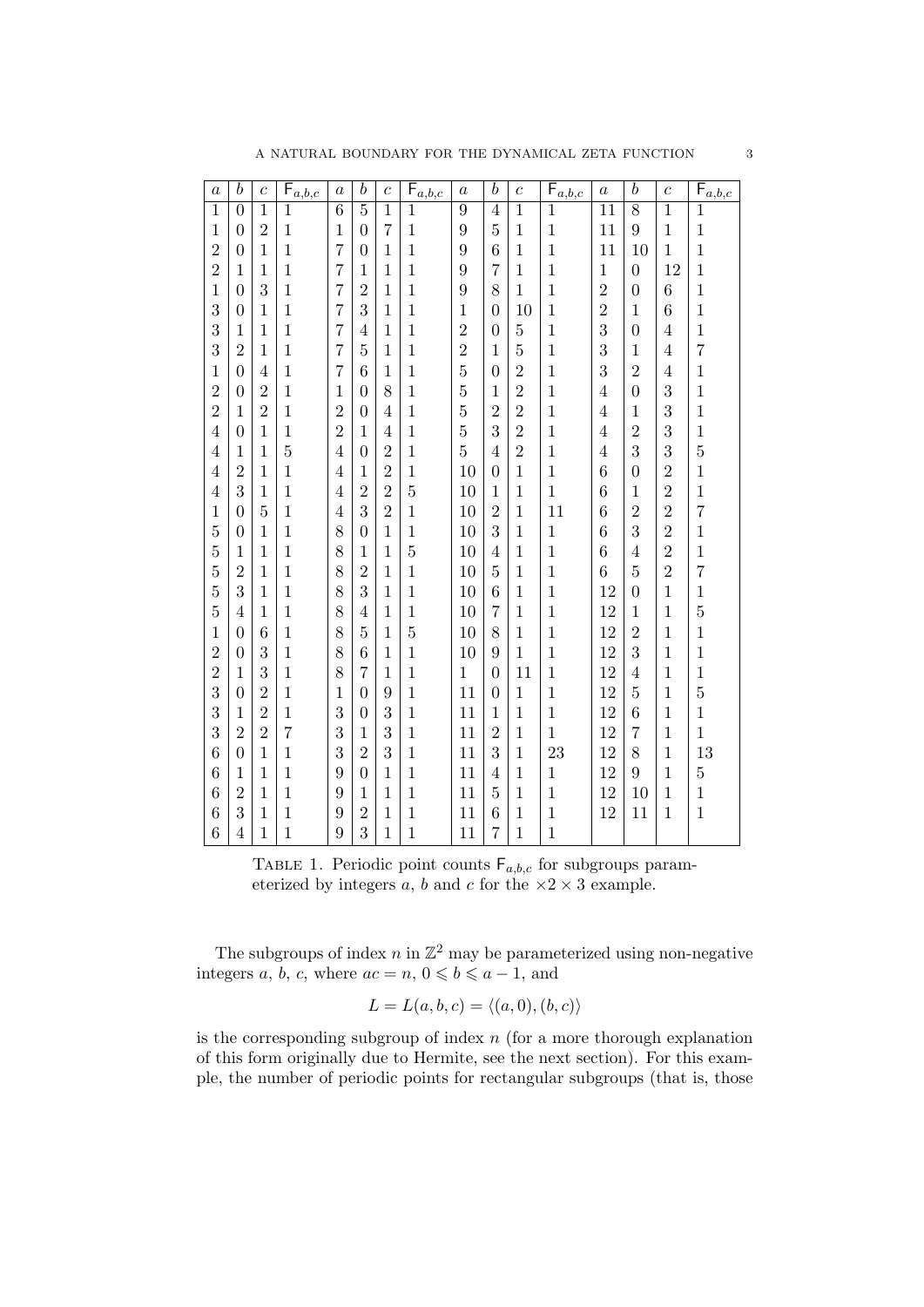with  $b = 0$ ) was considered by Ward [17], whose focus was periodic point distribution. In general, we have

$$
F_{a,b,c} = F(L(a,b,c))
$$
  
=  $|\{x \in X : 2^a x = x \text{ and } 2^b 3^c x = x\}|$   
=  $|\ker(x \mapsto (2^a - 1)x) \cap \ker(x \mapsto (2^b 3^c - 1)x)|.$ 

Since the intersection of the kernels in the expression on the right is a finite closed subgroup of X, by Pontryagin duality (see  $[8, Sec. 7]$ ), it follows that

$$
\mathsf{F}_{a,b,c} = \left| \frac{\mathbb{Z}[1/6]}{(2^a - 1, 2^b 3^c - 1)} \right| = \gcd(2^a - 1, 2^b 3^c - 1).
$$

Using the resulting greatest common divisor,  $F_{a,b,c}$  has been calculated for all subgroups of index at most 12 in  $\mathbb{Z}^2$  in Table 1. Heuristically, potential growth in  $F_{a,b,c}$  appears to be slow in relation to  $[L] = [L(a,b,c)] = ac$ . In particular, in the next section, we will show that

$$
\limsup_{[L]\to\infty}\frac{1}{[L]}\log{\sf F}(L)=0.
$$

Thus, the dynamical zeta function for this action has radius of convergence 1. This also means that the unit circle is a natural boundary for the function (see Lemma 3.3).

#### 3. Proof of Theorem 1.1

The standard tools from commutative algebra used to study an action  $\alpha$ of  $\mathbb{Z}^d$  by continuous automorphisms of a compact abelian group X are described in Schmidt's monograph [15] (see also Einsiedler and Lind's paper [6] which is useful here). A key observation is that the Pontryagin dual of X, denoted  $M = \hat{X}$ , becomes a module over the Laurent polynomial ring  $R_d = \mathbb{Z}[u_1^{\pm 1}, \dots, u_d^{\pm 1}]$  by identifying application of the dual automorphism  $\hat{\alpha}^n$  with multiplication by  $u^n = u_1^{n_1} \cdots u_d^{n_d}$ , and extending this in a natural way to polynomials.

When  $X$  is connected and has finite topological dimension (that is,  $X$ is a solenoid), M is a subgroup of a finite-dimensional vector space over  $\mathbb{Q}$ and we may use the method of canonical filtration described in Method 4.4 of [12]. Doing so, we obtain a chain of submodules

$$
\{0\} = M_0 \subset M_1 \subset \cdots \subset M_r = M
$$

and natural module embeddings

$$
R_d/\mathfrak{p}_i \hookrightarrow M_i/M_{i-1} \hookrightarrow \mathbb{K}_i,
$$

where  $\mathfrak{p}_i \subset R_d$  is a prime ideal, and  $\mathbb{K}_i$  is an algebraic number field which is the field of fractions of  $R_d/\mathfrak{p}_i$ ,  $1 \leqslant i \leqslant r$ . The list  $\mathfrak{p}_1, \ldots, \mathfrak{p}_r$  comprises all associated primes of M (note that repetitions are permitted in the list). Let  $\mathcal{P}(\mathbb{K})$  denote the set of all places (both finite and infinite) of an algebraic number field K, and let  $\mathcal{P}_0(\mathbb{K})$  be the set of finite places. We always assume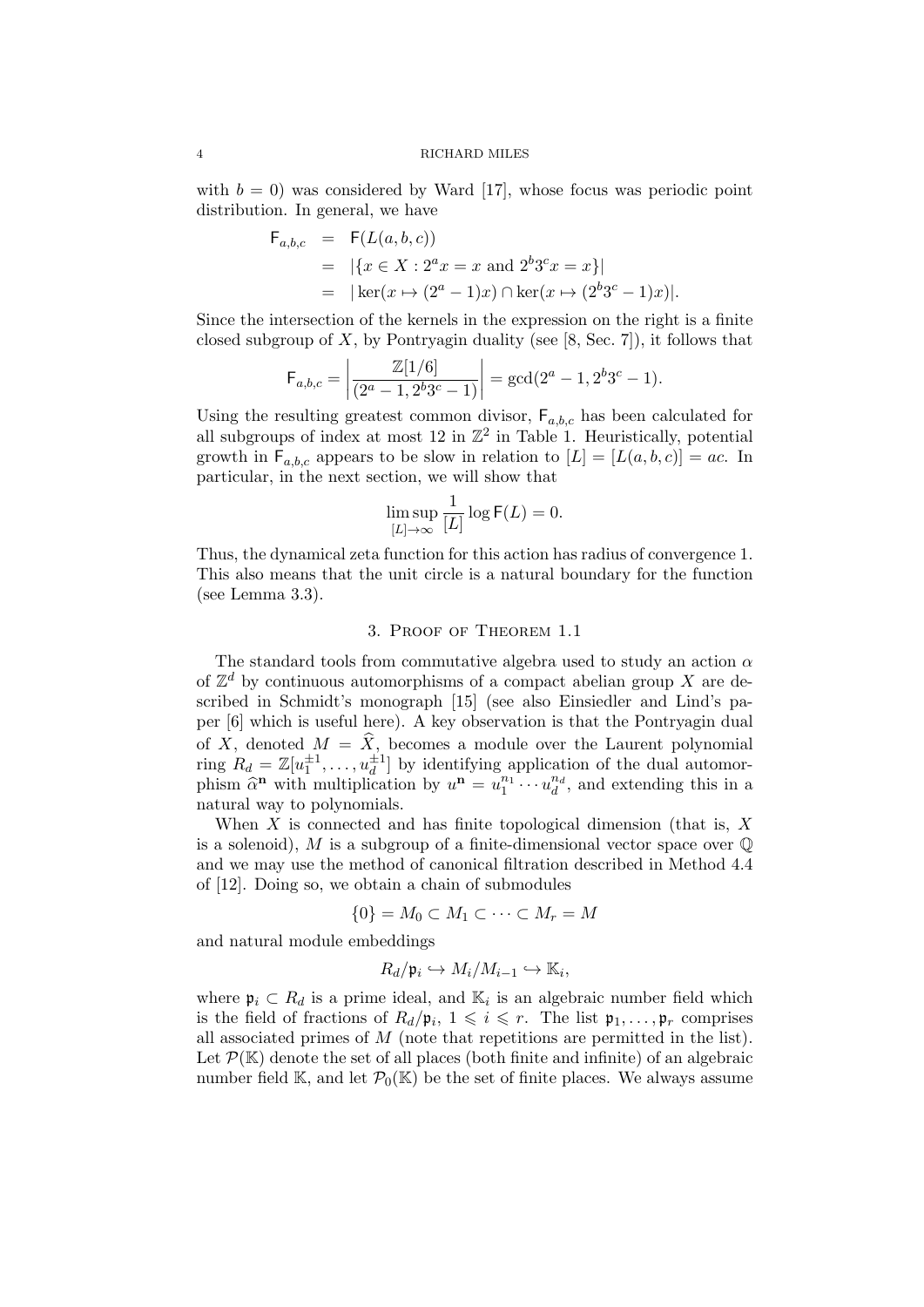that the places of an algebraic number field are normalized so that the Artin product formula holds. For each i, let

$$
S_i = \{ v \in \mathcal{P}_0(\mathbb{K}_i) : | \cdot |_v \text{ is unbounded on } R_d/\mathfrak{p}_i \},
$$

and note that  $S_i$  is finite as  $R_d/\mathfrak{p}_i$  is finitely generated as a ring over  $\mathbb{Z}$ . Define a homomorphism  $\chi_i : \mathbb{Z}^d \to \mathbb{K}_i^{\times}$  by the composition of  $\mathbf{n} \mapsto u^{\mathbf{n}}$ and the natural quotient map  $R_d \to R_d/\mathfrak{p}_i$ . Then  $\chi_i(\mathbf{n})$  is an  $S_i$ -unit for all  $\mathbf{n} \in \mathbb{Z}^d$  and the mixing hypothesis implies that  $\chi_i$  is injective (see [15, Th. 6.5]). To proceed, we shall make use of the following result due to Corvaja and Zannier [5].

**Theorem 3.1** (Corvaja and Zannier [5]). Let S be a finite set of finite places of an algebraic number field K. Then given any  $\varepsilon > 0$ , there are only finitely many pairs of multiplicatively independent S-units  $\xi$ ,  $\eta$  that do not satisfy the inequality

$$
\prod_{v \in \mathcal{P}(\mathbb{K})} \max\{1, \min\{|\xi - 1|_v^{-1}, |\eta - 1|_v^{-1}\}\} < \max\{H(\xi), H(\eta)\}^{\varepsilon},
$$

where  $H(\cdot) = \prod_{v \in \mathcal{P}(\mathbb{K})} \max\{1, |\cdot|_v\}$  denotes the absolute Weil height.

Let  $\varepsilon > 0$  be given and let  $||\cdot||$  denote the supremum norm. Since each  $\chi_i$ is injective, applying the theorem above, there exists a constant  $A = A(\varepsilon)$ such that for any linearly independent  $\mathbf{j}, \mathbf{k} \in \mathbb{Z}^d$  with  $\max\{||\mathbf{j}||, ||\mathbf{k}||\} > A$ , and all  $1 \leq i \leq r$ , we have

 $\prod_{i} \max\{1, \min\{|\chi_i(\mathbf{j})-1|_v^{-1}, |\chi_i(\mathbf{k})-1|_v^{-1}\}\} < \max\{H(\chi_i(\mathbf{j}))H(\chi_i(\mathbf{k}))\}^{\varepsilon}$  $v \in \mathcal{P}(\mathbb{K}_i)$ 

and hence also

$$
\prod_{v \in P_i} \min\{|\chi_i(\mathbf{j}) - 1|_v^{-1}, |\chi_i(\mathbf{k}) - 1|_v^{-1}\} < \max\{H(\chi_i(\mathbf{j})), H(\chi_i(\mathbf{k}))\}^\varepsilon, \quad (1)
$$

for any  $P_i \subset \mathcal{P}_0(\mathbb{K}_i)$  with  $|\chi_i(\mathbf{j})|_v = |\chi_i(\mathbf{k})|_v = 1$  for all  $v \in P_i$ . For each i, define

 $P_i = \{v \in \mathcal{P}_0(\mathbb{K}_i) : |\cdot|_v \text{ is bounded on } M_i/M_{i-1}\}\$ 

and note that since  $\{\chi_i(\mathbf{n}) : \mathbf{n} \in \mathbb{Z}^d\} \hookrightarrow M_i/M_{i-1}$ , we have  $|\chi_i(\mathbf{n})|_{v} = 1$ for all  $v \in P_i$  and all  $\mathbf{n} \in \mathbb{Z}^d$  (so (1) holds with  $P_i$  defined in this way). A straightforward adaption of [12, Lem. 4.5] also gives the following.

**Lemma 3.2.** Let  $L \in \mathcal{L}$ . Then for any non-zero j,  $\mathbf{k} \in L$ 

$$
\mathsf{F}(L) \leqslant \mathsf{F}(\langle \mathbf{j}, \mathbf{k} \rangle) \leqslant C \prod_{i=1}^r \prod_{v \in P_i} \min \{ |\chi_i(\mathbf{j}) - 1|_v^{-1}, |\chi_i(\mathbf{k}) - 1|_v^{-1} \},
$$

where  $C$  is a constant depending only on  $M$ .

Before attempting to combine the lemma above with (1), we need a more concrete description of the elements of  $\mathcal{L}$ . This is provided by the Hermite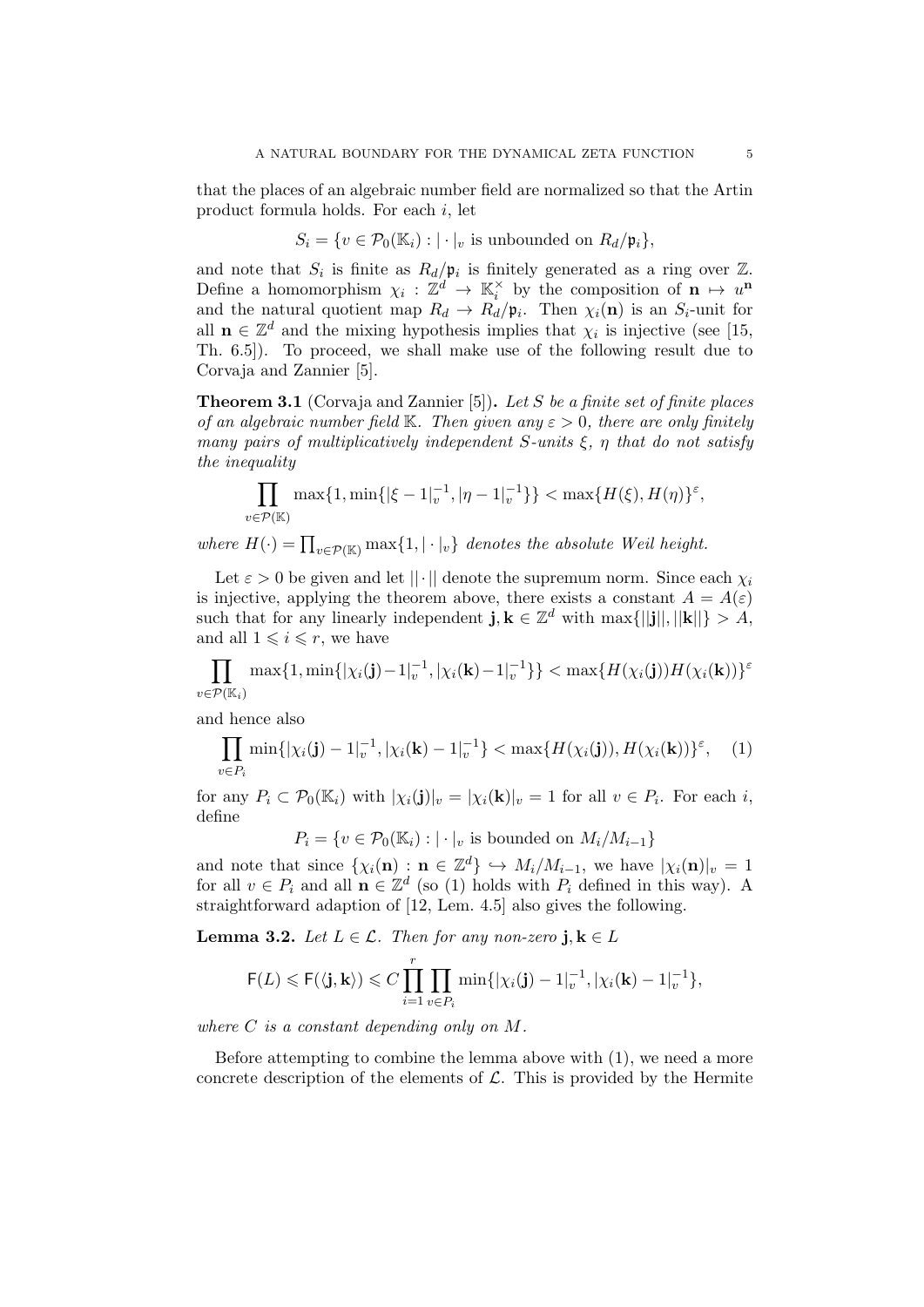normal form of an integer matrix [9, Th. 4.1]. Any  $L \in \mathcal{L}$  has a unique representation as the image of  $\mathbb{Z}^d$  under a matrix of the form

$$
T_L = \begin{pmatrix} a_1 & b_{12} & b_{13} & \dots & b_{1d} \\ 0 & a_2 & b_{22} & \dots & b_{2d} \\ 0 & 0 & a_3 & \dots & b_{3d} \\ \vdots & \vdots & \vdots & \ddots & \vdots \\ 0 & 0 & 0 & \dots & a_d \end{pmatrix}
$$

where  $a_m \geq 1$  for  $1 \leq m \leq d$ ,  $0 \leq b_{mn} \leq a_m - 1$  for  $m + 1 \leq n \leq d$  and  $a_1 a_2 \cdots a_d = [L]$ . Whenever  $[L] > A^d$ , we have  $\max\{a_1, \ldots, a_d\} > A$ , and by taking two appropriate basis vectors in  $\mathbb{Z}^d$  and multiplying these by  $T_L$ , it follows that there exist linearly independent j,  $\mathbf{k} \in L$  such that

$$
A < \max\{||\mathbf{j}||, ||\mathbf{k}||\} \leq L.
$$

Furthermore, since the Weil height is submultiplicative, Lemma 3.2 and (1) can be combined to show that there is a constant  $B > 1$ , depending only on the homomorphisms  $\chi_i$ ,  $1 \leq i \leq r$ , such that

$$
\mathsf{F}(L) < CB^{\varepsilon \max\{||\mathbf{j}||, ||\mathbf{k}||\}} \leqslant CB^{\varepsilon[L]},
$$

whenever  $[L] > A^d$ . Therefore,

$$
\mathsf{g}(\alpha) = \limsup_{[L] \to \infty} \frac{1}{[L]} \log \mathsf{F}(L) < \varepsilon \log B,
$$

and since  $\varepsilon$  was arbitrary, it follows that  $g(\alpha) = 0$ . Hence,  $\zeta_{\alpha}$  has radius of convergence 1. To show that the circle of convergence is a natural boundary for  $\zeta_{\alpha}$ , we use the following application of the Pólya–Carlson theorem.

**Lemma 3.3.** Suppose  $\zeta_{\alpha}$  has radius of convergence 1 and  $d \geq 2$ . Then  $\zeta_{\alpha}$ admits the unit circle as a natural boundary.

Proof. We proceed similarly to the conclusion of [9, Ex. 3.4], with some slight modifications, as follows. Suppose for a contradiction that  $\zeta_{\alpha}$  is rational, that is

$$
\zeta_{\alpha}(z) = \frac{\omega \prod_{i=1}^{k} (1 - \lambda_i z)}{\prod_{j=1}^{l} (1 - \mu_j z)}
$$

for some  $\omega, \lambda_1, \ldots, \lambda_k, \mu_1, \ldots, \mu_l \in \mathbb{C}$ . Some straightforward calculus then shows  $\omega = 1$  and

$$
\sum_{L \in \mathcal{L}: [L] = n} \mathsf{F}(L) = \sum_{j=1}^{l} \mu_j^n - \sum_{i=1}^{k} \lambda_i^n.
$$
 (2)

Since  $\zeta_{\alpha}$  is analytic inside the unit disk, we must have  $|\mu_j| \leq 1$  for  $1 \leq j \leq l$ . Furthermore, as  $\zeta_{\alpha}$  is the exponential of a convergent power series inside the unit disk, we must also have  $|\lambda_i| \leq 1$  for  $1 \leq i \leq k$ . Hence, (2) gives  $\sum_{L\in\mathcal{L}:|L|=n} \mathsf{F}(L) \leq k+l$ . Since  $\mathsf{F}(L)\geq 1$  for all  $L\in\mathcal{L}$ , this implies that the number of subgroups  $L \in \mathcal{L}$  with  $[L] = n$  is at most  $k + l$  for all  $n \geq 1$ .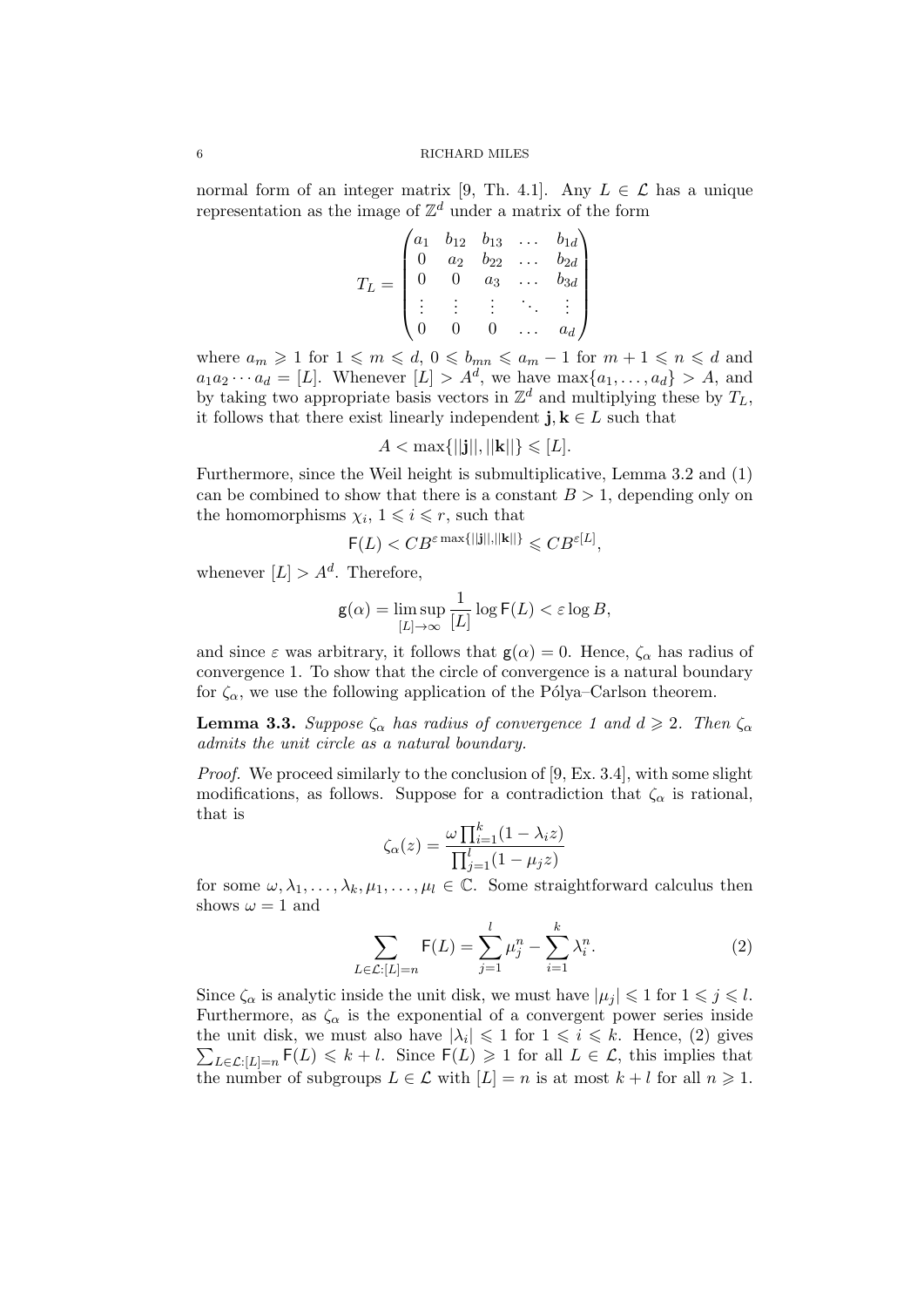Since this is obviously not the case when  $d \geq 2$ , this gives the required contradiction.

Hence,  $\zeta_{\alpha}$  is irrational with radius of convergence 1 and since the Taylor series for  $\zeta_{\alpha}$  has integer coefficients [9, Cor. 5.5], the result now follows from the theorem of Pólya and Carlson.  $\Box$ 

### 4. Concluding remarks

Clearly, the generality of Theorem 1.1 is far from that of Lind's Conjecture described in the introduction. In particular, the algebraic  $\mathbb{Z}^d$ -actions considered here all have zero entropy. Without classical results such as the Polya–Carlson theorem, which requires  $g(\alpha) = 0$ , or gap theorems, establishing the existence of a natural boundary can be difficult. For a single automorphism T with  $\zeta_T$  irrational, this problem is explored in detail in [2].

It is also interesting to see that, together with Rudnick, Corvaja and Zannier themselves applied their result [4, Th. 2] in a way related to our calculations here, motivated by problems in quantum dynamics.

Finally, note that for algebraic  $\mathbb{Z}^d$ -actions on solenoids, other perspectives involving dynamical zeta functions can be fruitful. For example, the zeta functions of individual elements of the algebraic  $\mathbb{Z}^d$ -actions considered here are shown to be intimately linked with expansive subdynamics in [11] and [13].

#### **REFERENCES**

- [1] M. Artin and B. Mazur. On periodic points. Ann. of Math. (2), 81:82–99, 1965.
- [2] J. Bell, R. Miles, and T. Ward. Towards a Polyá-Carlson dichotomy for algebraic dynamical zeta functions. Indagationes Mathematicae, to appear.
- [3] F. Carlson. Über ganzwertige Funktionen.  $Math. Z., 11(1-2):1-23, 1921.$
- [4] P. Corvaja, Z. Rudnick, and U. Zannier. A lower bound for periods of matrices. Comm. Math. Phys., 252(1-3):535–541, 2004.
- [5] P. Corvaja and U. Zannier. A lower bound for the height of a rational function at S-unit points. Monatsh. Math., 144(3):203–224, 2005.
- [6] M. Einsiedler and D. Lind. Algebraic  $\mathbb{Z}^d$ -actions of entropy rank one. Trans. Amer. Math. Soc., 356(5):1799–1831 (electronic), 2004.
- [7] G. Everest, V. Stangoe, and T. Ward. Orbit counting with an isometric direction. In Algebraic and topological dynamics, volume 385 of Contemp. Math., pages 293–302. Amer. Math. Soc., Providence, RI, 2005.
- [8] D. Lind, K. Schmidt, and T. Ward. Mahler measure and entropy for commuting automorphisms of compact groups. Invent. Math., 101(3):593–629, 1990.
- [9] D. A. Lind. A zeta function for  $\mathbb{Z}^d$ -actions. In Ergodic theory of  $\mathbb{Z}^d$ -actions (Warwick, 1993–1994), volume 228 of London Math. Soc. Lecture Note Ser., pages 433–450. Cambridge Univ. Press, Cambridge, 1996.
- [10] A. Manning. Axiom A diffeomorphisms have rational zeta functions. Bull. London Math. Soc., 3:215–220, 1971.
- [11] R. Miles. Zeta functions for elements of entropy rank-one actions. Ergodic Theory Dynam. Systems, 27(2):567–582, 2007.
- [12] R. Miles. Synchronization points and associated dynamical invariants. Trans. Amer. Math. Soc., 365(10):5503–5524, 2013.